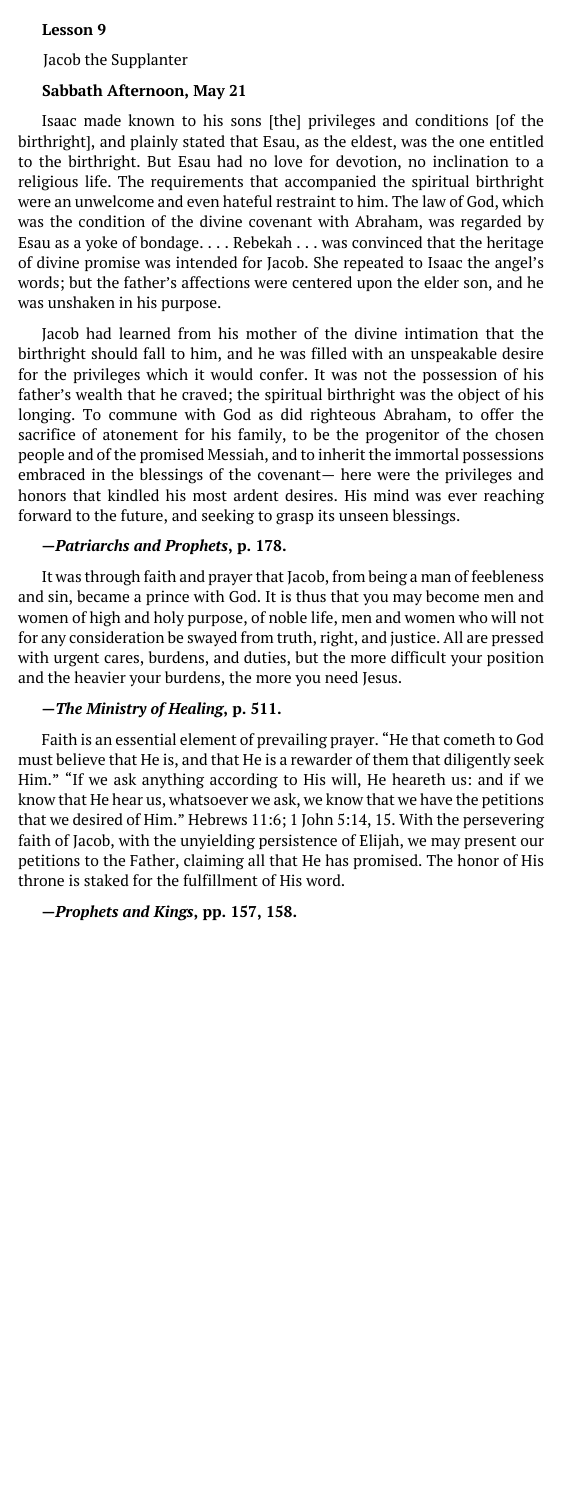#### **Sunday, May 22: Jacob and Esau**

Jacob and Esau, the twin sons of Isaac, present a striking contrast, both in character and in life. This unlikeness was foretold by the angel of God before their birth. When in answer to Rebekah's troubled prayer he declared that two sons would be given her, he opened to her their future history, that each would become the head of a mighty nation, but that one would be greater than the other, and that the younger would have the preeminence.

Esau grew up loving self-gratification and centering all his interest in the present. Impatient of restraint, he delighted in the wild freedom of the chase, and early chose the life of a hunter. Yet he was the father's favorite. The quiet, peace-loving shepherd was attracted by the daring and vigor of this elder son, who fearlessly ranged over mountain and desert, returning home with game for his father and with exciting accounts of his adventurous life. Jacob, thoughtful, diligent, and care-taking, ever thinking more of the future than the present, was content to dwell at home, occupied in the care of the flocks and the tillage of the soil. His patient perseverance, thrift, and foresight were valued by the mother. His affections were deep and strong, and his gentle, unremitting attentions added far more to her happiness than did the boisterous and occasional kindnesses of Esau. To Rebekah, Jacob was the dearer son. . . .

[While he] esteemed eternal above temporal blessings, Jacob had not an experimental knowledge of the God whom he revered. His heart had not been renewed by divine grace. He believed that the promise concerning himself could not be fulfilled so long as Esau retained the rights of the first-born, and he constantly studied to devise some way whereby he might secure the blessing which his brother held so lightly, but which was so precious to himself.

When Esau, coming home one day faint and weary from the chase, asked for the food that Jacob was preparing, the latter, with whom one thought was ever uppermost, seized upon his advantage, and offered to satisfy his brother's hunger at the price of the birthright. "Behold, I am at the point to die," cried the reckless, selfindulgent hunter, "and what profit shall this birthright do to me?" And for a dish of red pottage he parted with his birthright, and confirmed the transaction by an oath. . . .

"Thus Esau despised his birthright." In disposing of it he felt a sense of relief. Now his way was unobstructed; he could do as he liked. For this wild pleasure, miscalled freedom, how many are still selling their birthright to an inheritance pure and undefiled, eternal in the heavens!

#### **—***Patriarchs and Prophets***, pp. 177–179.**

It is the motive that gives character to our acts, stamping them with ignominy or with high moral worth. Not the great things which every eye sees and every tongue praises does God account most precious. The little duties cheerfully done, the little gifts which make no show, and which to human eyes may appear worthless, often stand highest in His sight. A heart of faith and love is dearer to God than the most costly gift.

#### **—***The Desire of Ages***, p. 615.**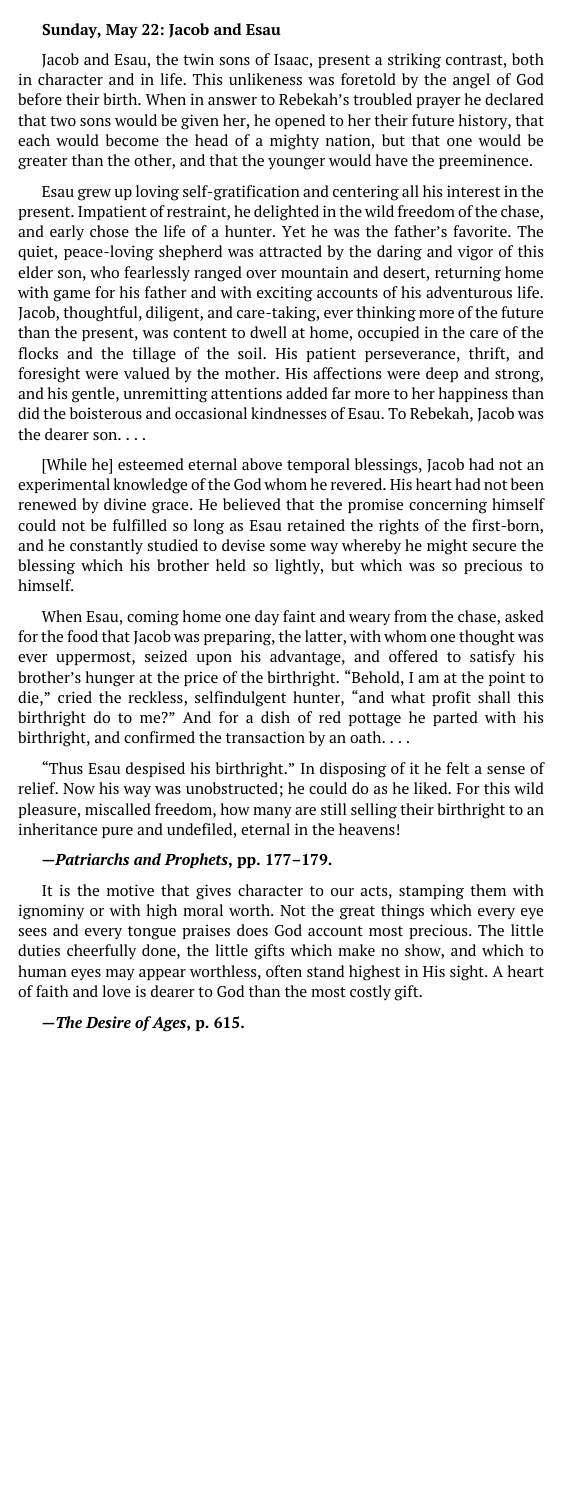#### **Monday, May 23: Jacob's Ladder**

Threatened with death by the wrath of Esau, Jacob went out from his father's home a fugitive; but he carried with him the father's blessing; Isaac had renewed to him the covenant promise, and had bidden him, as its inheritor, to seek a wife of his mother's family in Mesopotamia. Yet it was with a deeply troubled heart that Jacob set out on his lonely journey. With only his staff in his hand he must travel hundreds of miles through a country inhabited by wild, roving tribes. In his remorse and timidity he sought to avoid men, lest he should be traced by his angry brother. He feared that he had lost forever the blessing that God had purposed to give him. . . .

But God did not forsake Jacob. His mercy was still extended to His erring, distrustful servant. The Lord compassionately revealed just what Jacob needed—a Saviour. He had sinned, but his heart was filled with gratitude as he saw revealed a way by which he could be restored to the favor of God.

Wearied with his journey, the wanderer lay down upon the ground, with a stone for his pillow. As he slept he beheld a ladder, bright and shining, whose base rested upon the earth, while the top reached to heaven. Upon this ladder angels were ascending and descending; above it was the Lord of glory, and from the heavens His voice was heard: "I am the Lord God of Abraham thy father, and the God of Isaac." The land whereon he lay as an exile and fugitive was promised to him and to his posterity, with the assurance, "In thee and in thy seed shall all the families of the earth be blessed." This promise had been given to Abraham and to Isaac, and now it was renewed to Jacob. Then in special regard to his present loneliness and distress, the words of comfort and encouragement were spoken: "Behold, I am with thee, and will keep thee in all places whither thou goest, and will bring thee again into this land; for I will not leave thee, until I have done that which I have spoken to thee of."

#### **—***Patriarchs and Prophets***, pp. 183, 184.**

Our time, our talents, our property, should be sacredly devoted to Him who has given us these blessings in trust. Whenever a special deliverance is wrought in our behalf, or new and unexpected favors are granted us, we should acknowledge God's goodness, not only by expressing our gratitude in words, but, like Jacob, by gifts and offerings to His cause. As we are continually receiving the blessings of God, so we are to be continually giving.

"Of all that Thou shalt give me," said Jacob, "I will surely give the tenth unto Thee." Shall we who enjoy the full light and privileges of the gospel be content to give less to God than was given by those who lived in the former, less favored dispensation? Nay, as the blessings we enjoy are greater, are not our obligations correspondingly increased? But how small the estimate; how vain the endeavor to measure with mathematical rules, time, money, and love, against a love so immeasurable and a gift of such inconceivable worth.

#### **—***Patriarchs and Prophets***, pp. 187, 188.**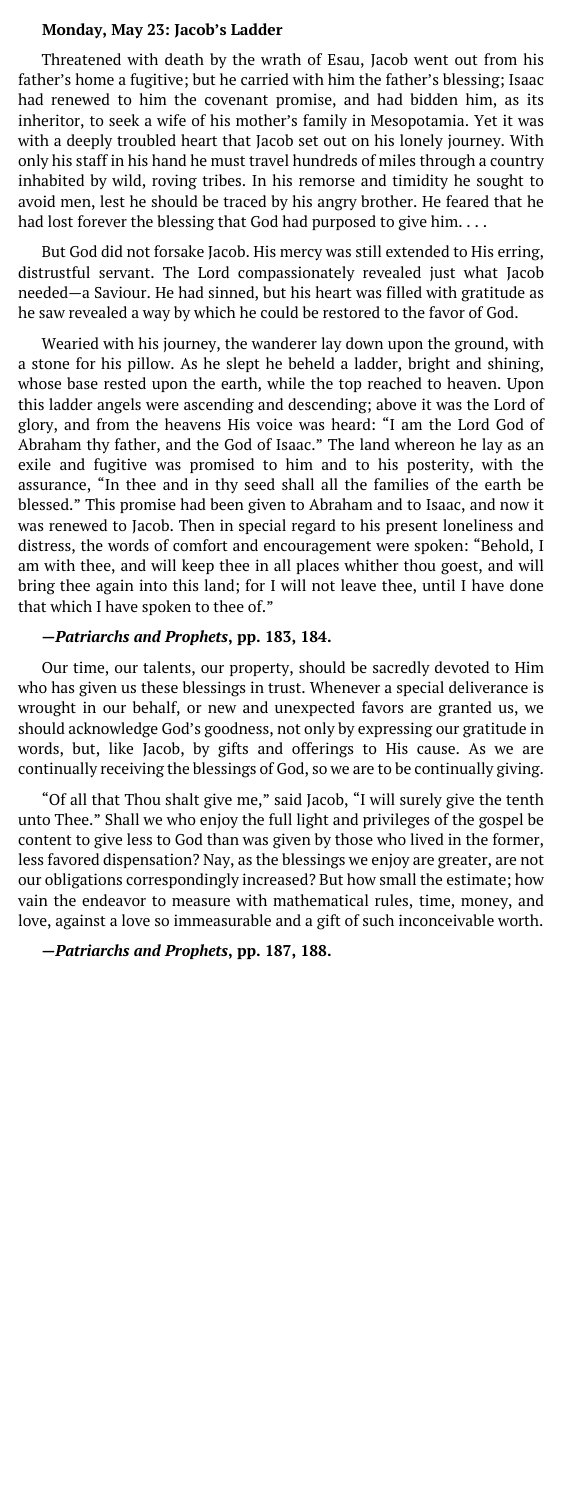#### **Tuesday, May 24: The Deceiver Deceived**

Seven years of faithful service Jacob gave for Rachel, and the years that he served "seemed unto him but a few days, for the love he had to her." But the selfish and grasping Laban, desiring to retain so valuable a helper, practiced a cruel deception in substituting Leah for Rachel. . . . His indignant rebuke to Laban was met with the offer of Rachel for another seven years' service. But the father insisted that Leah should not be discarded, since this would bring disgrace upon the family. Jacob was thus placed in a most painful and trying position; he finally decided to retain Leah and marry Rachel. Rachel was ever the one best loved; but his preference for her excited envy and jealousy, and his life was embittered by the rivalry between the sister-wives.

For twenty years Jacob remained in Mesopotamia, laboring in the service of Laban, who, disregarding the ties of kinship, was bent upon securing to himself all the benefits of their connection. Fourteen years of toil he demanded for his two daughters; and during the remaining period, Jacob's wages were ten times changed. Yet Jacob's service was diligent and faithful.

# **—***Patriarchs and Prophets***, pp. 189, 190.**

Deceit, falsehood, and unfaithfulness may be glossed over and hidden from the eyes of man, but not from the eyes of God. The angels of God, who watch the development of character and weigh moral worth, record in the books of heaven these minor transactions which reveal character. If a workman in the daily vocations of life is unfaithful and slights his work, the world will not judge incorrectly if they estimate his standard in religion according to his standard in business.

"He that is faithful in that which is least is faithful also in much: and he that is unjust in the least is unjust also in much." It is not the magnitude of the matter that makes it fair or unfair. As a man deals with his fellow men, so will he deal with God. He that is unfaithful in the mammon of unrighteousness, will never be entrusted with the true riches. The children of God should not fail to remember that in all their business transactions they are being proved, weighed in the balances of the sanctuary.

#### **—***Testimonies for the Church***, vol. 4, pp. 310, 311.**

Jesus took upon Himself man's nature, that He might leave a pattern for humanity, complete, perfect. He proposes to make us like Himself, true in every purpose, feeling, and thought—true in heart, soul, and life. This is Christianity. Our fallen nature must be purified, ennobled, consecrated by obedience to the truth. Christian faith will never harmonize with worldly principles; Christian integrity is opposed to all deception and pretense. The man who cherishes the most of Christ's love in the soul, who reflects the Saviour's image most perfectly, is in the sight of God the truest, most noble, most honorable man upon the earth.

**—***Testimonies for the Church***, vol. 5, p. 235.**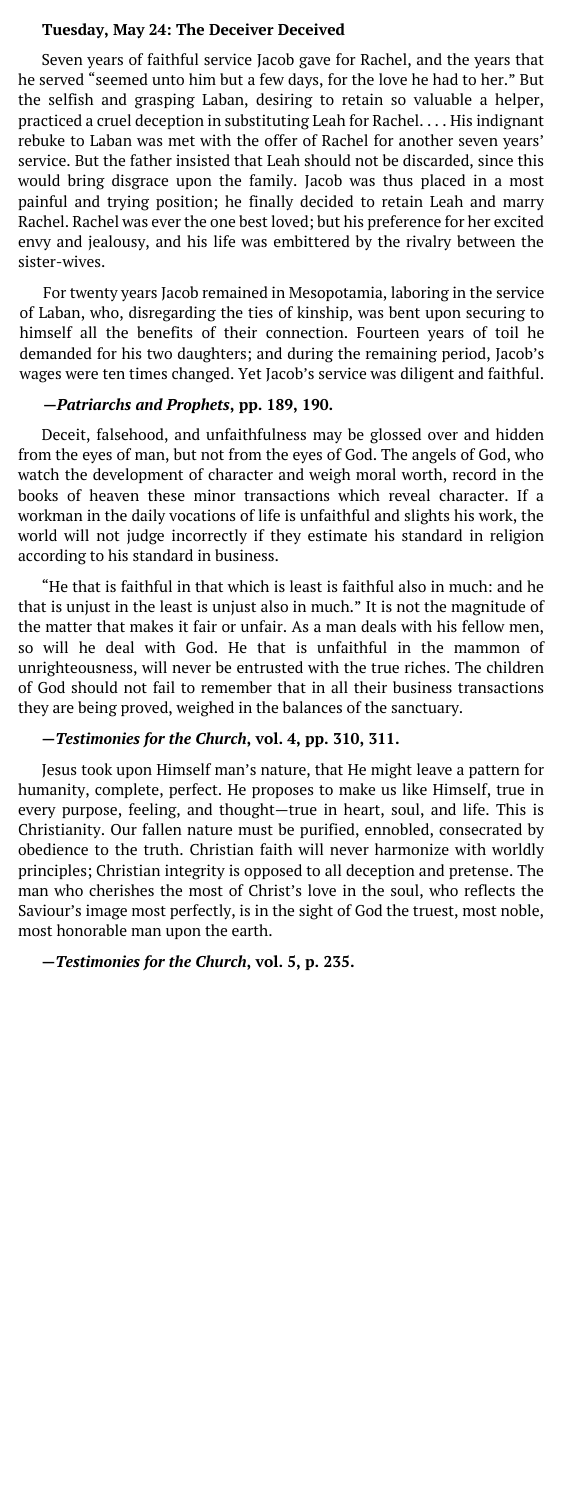## **Wednesday, May 25: The Blessing of the Family**

When Jacob realized the deception that had been practiced upon him, and that Leah had acted her part in deceiving him, he could not love Leah. Laban wished to retain the faithful services of Jacob a greater length of time, therefore deceived him by giving him Leah, instead of Rachel. Jacob reproved Laban for thus trifling with his affections, in giving him Leah, whom he had not loved. Laban entreated Jacob not to put away Leah, for this was considered a great disgrace, not only to the wife, but to the whole family. Jacob was placed in a most trying position, but he decided to still retain Leah, and also marry her sister. Leah was loved in a much less degree than Rachel.

# **—***Spiritual Gifts***, vol. 3, pp. 117, 118.**

Inspiration faithfully records the faults of good men, those who were distinguished by the favor of God; indeed, their faults are more fully presented than their virtues. This has been a subject of wonder to many, and has given the infidel occasion to scoff at the Bible. But it is one of the strongest evidences of the truth of Scripture, that facts are not glossed over, nor the sins of its chief characters suppressed. The minds of men are so subject to prejudice that it is not possible for human histories to be absolutely impartial. Had the Bible been written by uninspired persons, it would no doubt have presented the character of its honored men in a more flattering light. But as it is, we have a correct record of their experiences.

Men whom God favored, and to whom He entrusted great responsibilities, were sometimes overcome by temptation and committed sin, even as we at the present day strive, waver, and frequently fall into error. Their lives, with all their faults and follies, are open before us, both for our encouragement and warning. If they had been represented as without fault, we, with our sinful nature, might despair at our own mistakes and failures. But seeing where others struggled through discouragements like our own, where they fell under temptations as we have done, and yet took heart again and conquered through the grace of God, we are encouraged in our striving after righteousness. As they, though sometimes beaten back, recovered their ground, and were blessed of God, so we too may be overcomers in the strength of Jesus. On the other hand, the record of their lives may serve as a warning to us. It shows that God will by no means clear the guilty. He sees sin in His most favored ones, and He deals with it in them even more strictly than in those who have less light and responsibility.

# **—***Patriarchs and Prophets***, p. 238.**

We are wholly dependent on God, and our faith is strengthened by still believing, though we cannot see God's purpose in His dealing with us, or the consequence of this dealing. Faith points forward and upward to things to come, laying hold of the only power that can make us complete in Him. "Let him take hold of My strength, that he may make peace with Me," God declares, "and he shall make peace with Me."

**—***Temperance***, pp. 195, 196.**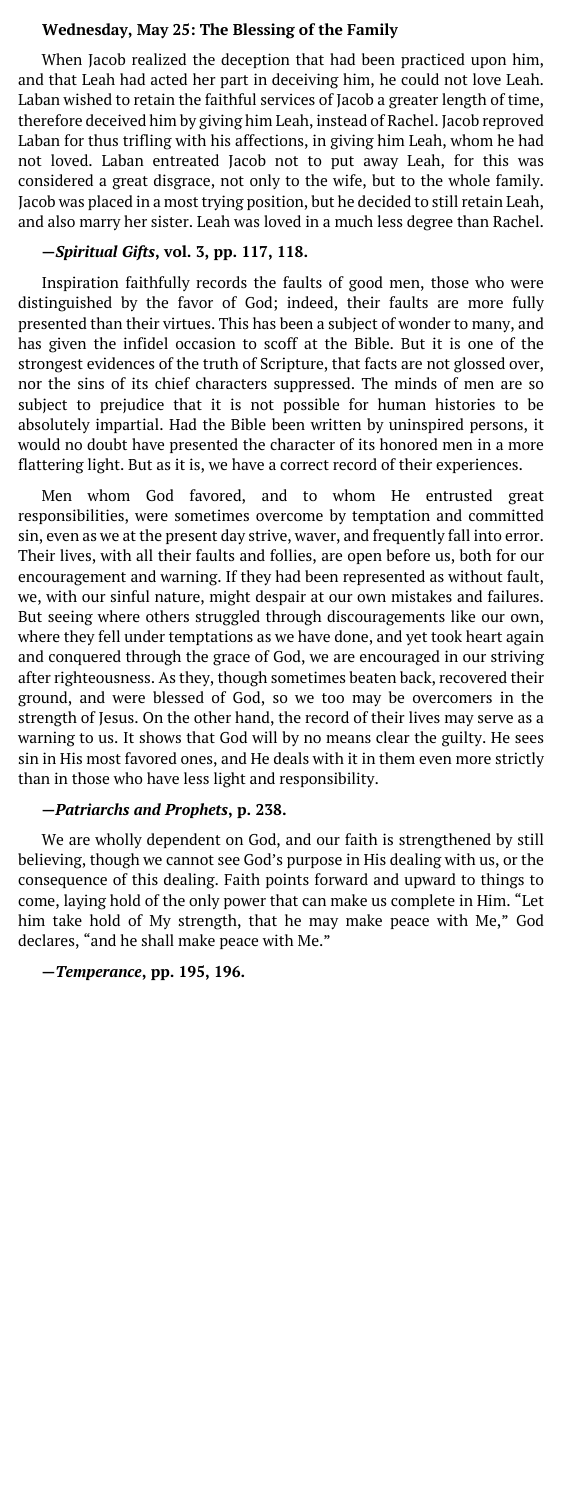#### **Thursday, May 26: Jacob Leaves**

As time passed on, Laban became envious of the greater prosperity of Jacob, who "increased exceedingly, and had much cattle, and maidservants, and menservants, and camels, and asses." Laban's sons shared their father's jealousy, and their malicious speeches came to Jacob's ears: He "hath taken away all that was our father's, and of that which was our father's hath he gotten all this glory. And Jacob beheld the countenance of Laban, and, behold, it was not toward him as before."

Jacob would have left his crafty kinsman long before but for the fear of encountering Esau. Now he felt that he was in danger from the sons of Laban, who, looking upon his wealth as their own, might endeavor to secure it by violence.

#### **—***Patriarchs and Prophets***, pp. 192, 193.**

Jacob was distressed. He knew not which way to turn. He carried his case to God and interceded for direction from Him. The Lord mercifully answered his distressed prayer. "And the Lord said unto Jacob, Return unto the land of thy fathers, and to thy kindred; and I will be with thee.

"And Jacob sent and called Rachel and Leah to the field unto his flock, and said unto them, I see your father's countenance, that it is not toward me as before; but the God of my father hath been with me. And ye know that with all my power I have served your father. And your father hath deceived me, and changed my wages ten times; but God suffered him not to hurt me." Jacob related to them the dream given him of God, to leave Laban and go unto his kindred. Rachel and Leah expressed their dissatisfaction of their father's proceedings. As Jacob rehearsed his wrongs to them and proposed to leave Laban, Rachel and Leah said to Jacob, "Is there yet any portion or inheritance for us in our father's house? Are we not counted of him strangers? for he hath sold us, and hath quite devoured also our money. For all the riches which God hath taken from our father, that is ours, and our children's; now then, whatsoever God hath said unto thee, do."

#### **—***The Story of Redemption***, pp. 90, 91.**

Since the sin of our first parents there has been no direct communication between God and man. The Father has given the world into the hands of Christ, that through His mediatorial work He may redeem man and vindicate the authority and holiness of the law of God. All the communion between heaven and the fallen race has been through Christ. It was the Son of God that gave to our first parents the promise of redemption. It was He who revealed Himself to the patriarchs. Adam, Noah, Abraham, Isaac, Jacob, and Moses understood the gospel. They looked for salvation through man's Substitute and Surety. These holy men of old held communion with the Saviour who was to come to our world in human flesh; and some of them talked with Christ and heavenly angels face to face.

**—***Patriarchs and Prophets***, p. 366.**